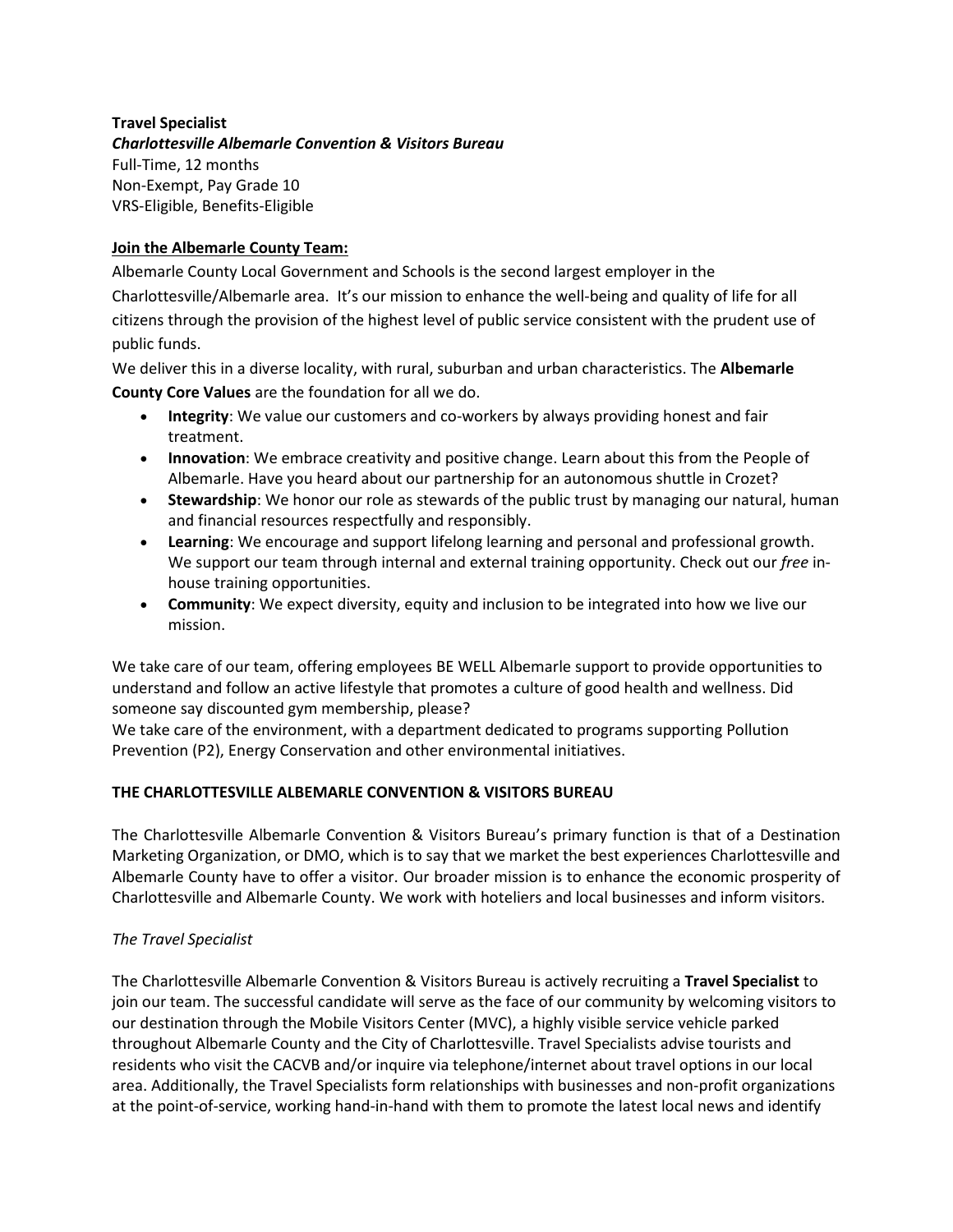potential partnerships. Work requires extensive knowledge of local travel and tourism amenities and the ability to communicate clearly, collaboratively and respectfully with others. Work is performed under minimal supervision.

## **The Expectations**

Essential functions and responsibilities of **Travel Specialist** include, but are not limited to, the following:

- Actively promotes tourist attractions, hotels, restaurants, events, recreational activities, businesses, and services to visitors and residents; recommending activities and itineraries tailored to their unique interests;
- Manages, stocks and drives one of two mobile visitor centers throughout the County and City as part of visitor services; drives vehicle to specified locations on weekly schedule and for special events;
- Develops relationships with businesses and non-profit organizations at the point-of-service to work collaboratively, promoting individual neighborhoods and staying abreast of events, openings, closings and more at each location in order to inform CACVB staff, visitors and residents;
- Represents the CACVB in the Community via the Mobile Visitor Center and at events and exhibitions;
- Leads on-site convention services engagements for major meetings and groups, including working alongside meeting planners and senior hotel sales staff to ensure guests have a satisfying experience, as well as setting up and breaking down on-site convention services exhibits;
- Assists CACVB Visitor Services and Marketing Teams' initiatives such as the seasonal product promotions and special events;
- Coordinates with local fulfillment vendors and facilities to distribute and track inventory of CACVB marketing materials;
- Tracks and manages inventory of brochures and travel literature in partnership with other Travel Specialist, while adhering to state and local guidelines;
- Answers inquiries in-person, by telephone, by mail, on social media and by e-mail;
- Researches local opportunities for tourists and related subject matter in order to serve visitors as a subject matter expert;
- Completes projects during daily shifts as assigned;
- Distributes and mails travel brochures; assembles bulk orders of brochures by request;
- Keeps daily reports of visitation numbers, phone calls and referrals;
- Using Customer Relationship Management (CRM) platform to enter, track and report on visitor statistics, information requests and more Maintains database and keeps information current; prepares reports for manager review;
- Making recommendations about social media posts and website updates in the context of different service engagements;

Performs related tasks as required.

### **THE QUALIFICATIONS**

### *Education and Experience*

Any combination of education or experience equivalent to a bachelor's degree from an accredited four-year college or university in marketing, communications, or a related field.